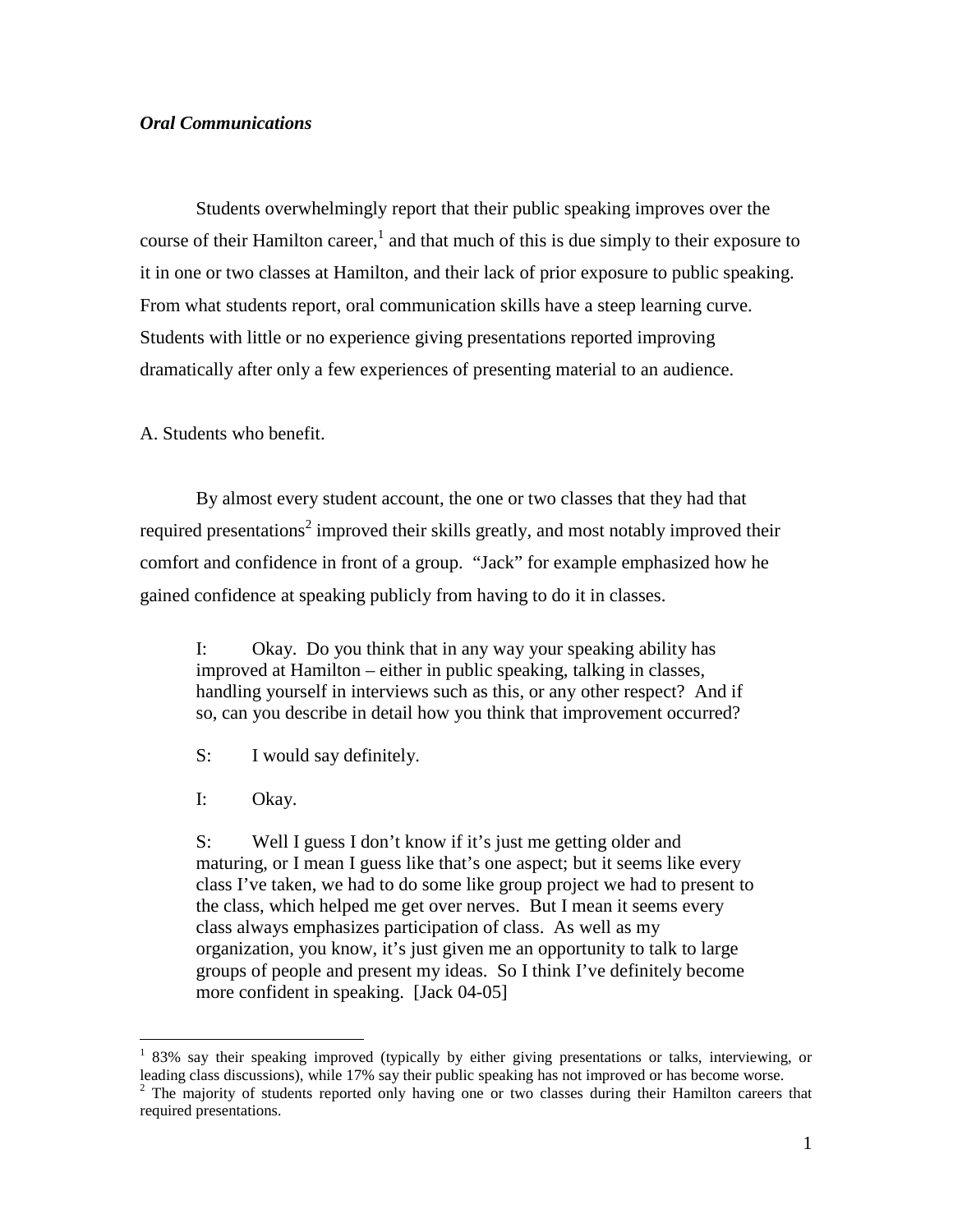Repeatedly, students commented on how their "public speaking has improved just from pure exposure to it" [Jade 04-05], and that their improvement was not necessarily intentional, nor were they even always aware of it.

I: Do you think your speaking ability has improved since you've been here?

S: I would say so, yeah.

I: How so?

S: I mean I haven't taken any, you know, like Oral Comm classes or anything; but I think just through, probably through a lot of my classes being really small and being largely discussion-based that I've become more comfortable, you know, speaking to other people or in front of other people… I don't feel like I intentionally did something to specifically improve my, you know, speaking skills. I guess it's just something that comes with practice and with experience. [Jenny 04-05]

Students' confidence in their speaking skills, through experience and familiarity, grows over time, and seems to be a large part of how students progress up the learning curve of oral communications. Similar to the development of writing skills, speaking skills initially benefit best from exposure and review, which provides the student with not only a sense of what to expect, but also how to improve on their performance.

A number of students suggested that Hamilton should have some kind of oral communications requirements, because, they felt, many other students were not being exposed to the same benefits from giving presentations and talks that they were.

S: I think they should have a mandatory 100-level public speaking class that all freshman students have to take, or all sophomore students have to take. And maybe, instead of having gym credit, you know; maybe two gym credits in one, a 2.5 credit for rhetoric and communication, maybe having a student take that before, you know, they graduate because I think it's such an important skill, and I think it's great that Hamilton emphasizes it, but I really don't think they do it well. [Jean Claude 04-05]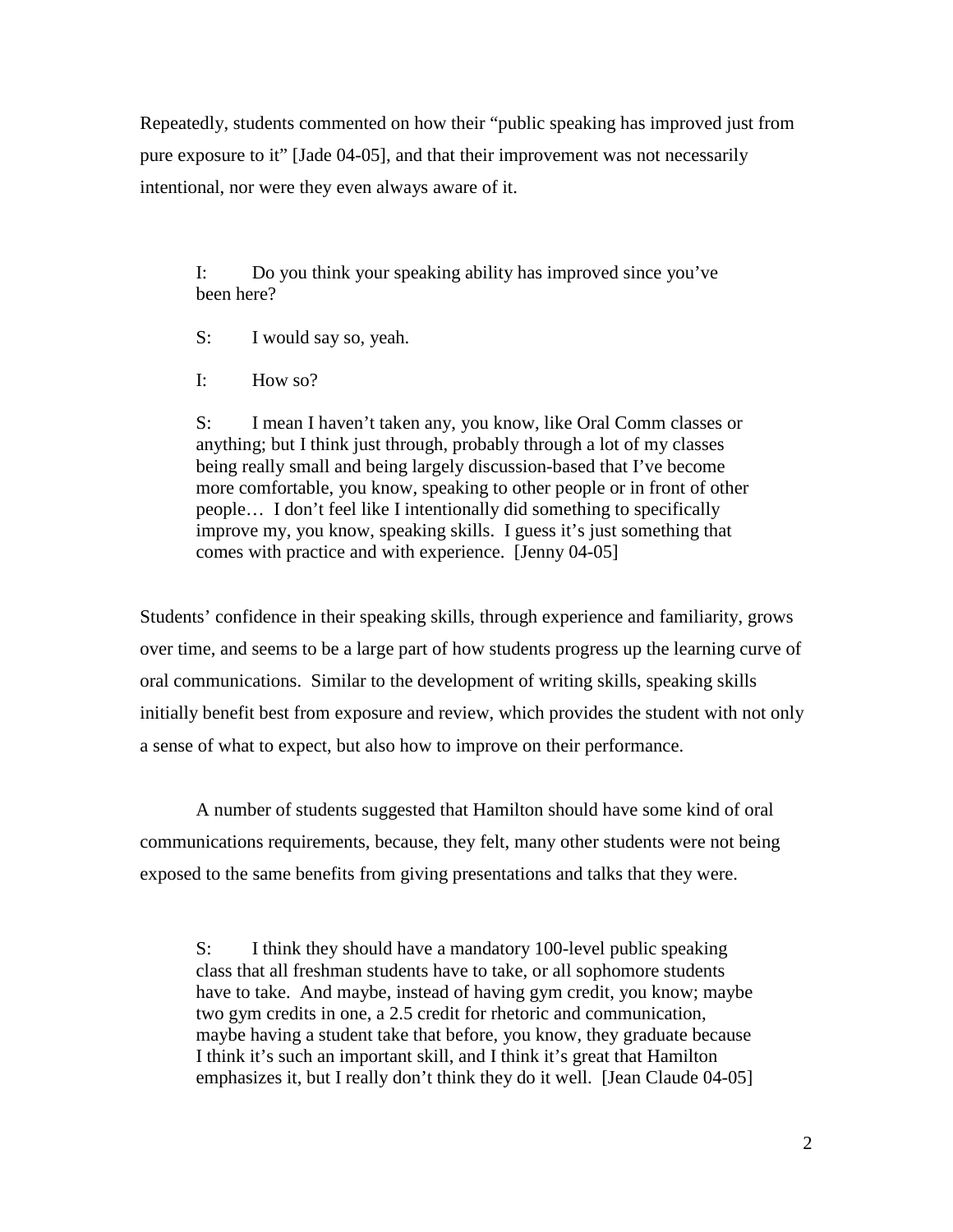S: But I really wish there was more opportunity to speak. I think it's funny. I work in the Admissions Office and they always say like how at Hamilton you learn how to write and speak really well. And I wish we had speaking intensive classes like we have writing intensives. And I think that's still like peoples' big fear, like just getting up and speaking in front of people. It's sometimes fun too when you've worked on something really hard in class, like I sometimes wish I could get up and talk about it or give a report on it. [Susan 04-05]

And some students wished they themselves had had more exposure to public speaking while at Hamilton.

S: I don't think that we get enough practice with like public speaking, like we don't really have to do group presentations very much in classes. And so I think that could be improved… I think it's equally important that you be able to like speak in public and express your ideas verbally, which I'm not the best at. I'm much better at writing… Many encourage class participation, but especially if you're in the larger lecture classes, I mean you can definitely get by with not having to ever talk. So I don't think classes really do much for speaking. [Katherine 04-05]

Frequently students identified themselves as "poor public speakers," but unlike many students who self-identify as poor at quantitative skills, those who thought they were poor speakers believed they could get better with practice and training. This point is significant, and we will return to it later.

S: I know that I'm really bad at it, and I needed to do a lot of practice. But I didn't take a lot of courses where I had to do a lot of presentation skills, which I do suggest that they, they actually, that Hamilton should probably change that. I think presentation skills are really essential to like, to you know, like work and just, and handling like the rest of your life. [Li Wei 04-05]

S: I mean I'm not the best public speaker. I know kids who are juniors and sophomores who are taking public speaking courses who could run circles around me in a debate, but I would say that I've improved. [Jonathan 04-05]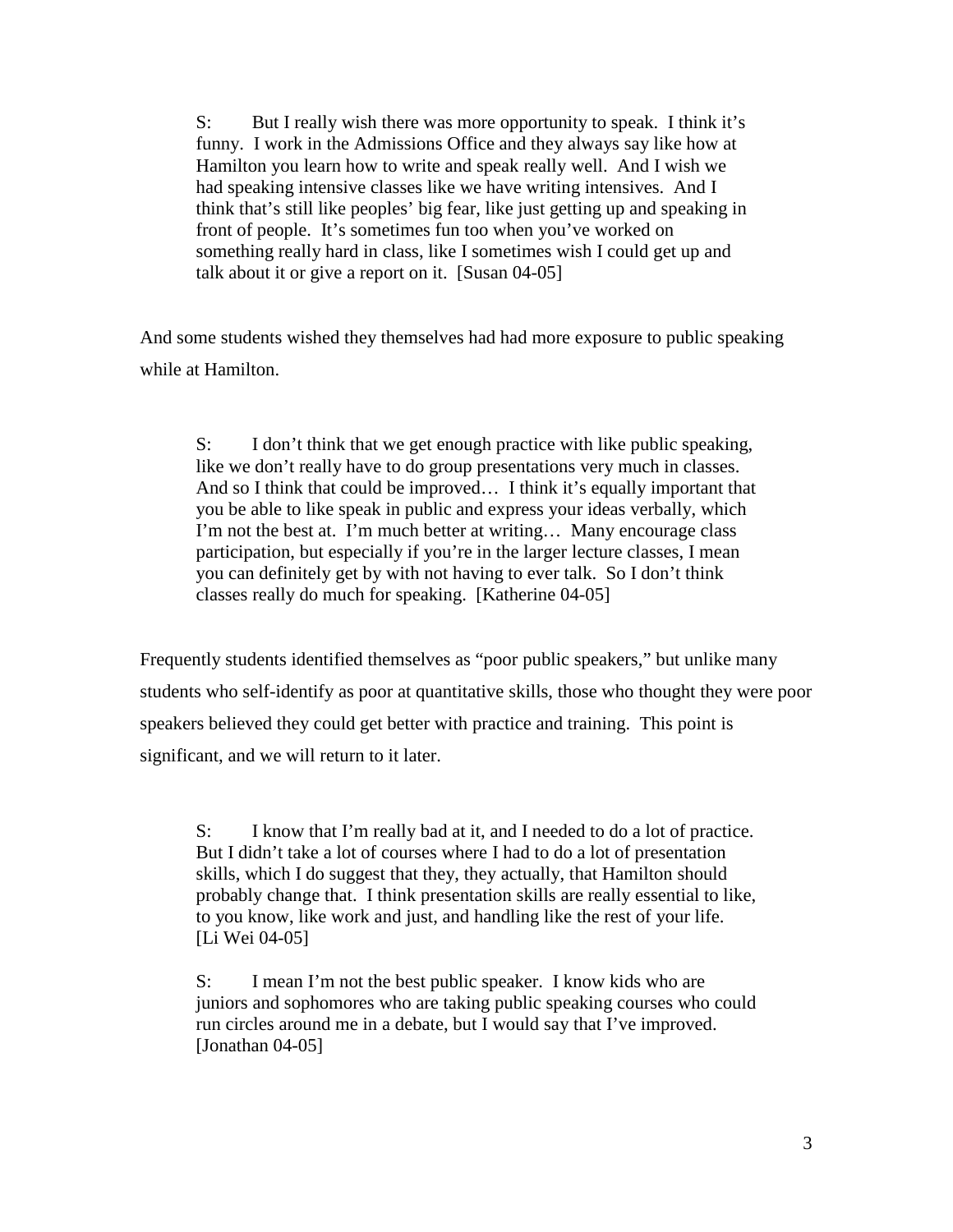Most of the improvements students reported did not come from their taking Oral Communications classes (because most hadn't), but instead come from their experiences leading discussions or giving presentations in class (which most students reported they had had). For most students, these experiences were few in number, but significantly bettered their confidence, comfort, and communication abilities in front of groups. The improvements students noted above came quickly to them, and while they may not have had opportunities to refine their communication skills at a higher level, most students seem to have taken the large first step to becoming better oral communicators, due primarily to those classes where presentations are required.

 Part of the reason why students reported such a steep improvement in their speaking skills has to do with the nature of public speaking itself. Students are much more emotionally involved in giving a speech than writing a paper, simply because they are being immediately and visibly evaluated by their peers and their professor(s) while giving it, whereas when handing in a paper, students can detach themselves from it until they receive feedback, and even then they receive feedback just from their professors. The possibility of public embarrassment, especially in front of peers, adds considerable, weight to presentations, and puts much more than the student's grade on the line. Some students who are concerned about their presentation put a great deal of work into preparing for it and improve, and some students who are not concerned about it suffer the immediate judgment of their peers and professors, and typically learn a valuable lesson from their experience as well, and subsequently work towards improvement. Hence both students who reported putting in a lot of time into their presentations, *and* students who admitted under-preparing for them reported improving in their public speaking skills. The power of immediate feedback, especially from peers, is evident in the successes of the oral communications program at Hamilton, and suggests that other academic-skill programs at Hamilton might benefit from similar structuring.

B. Students who don't benefit.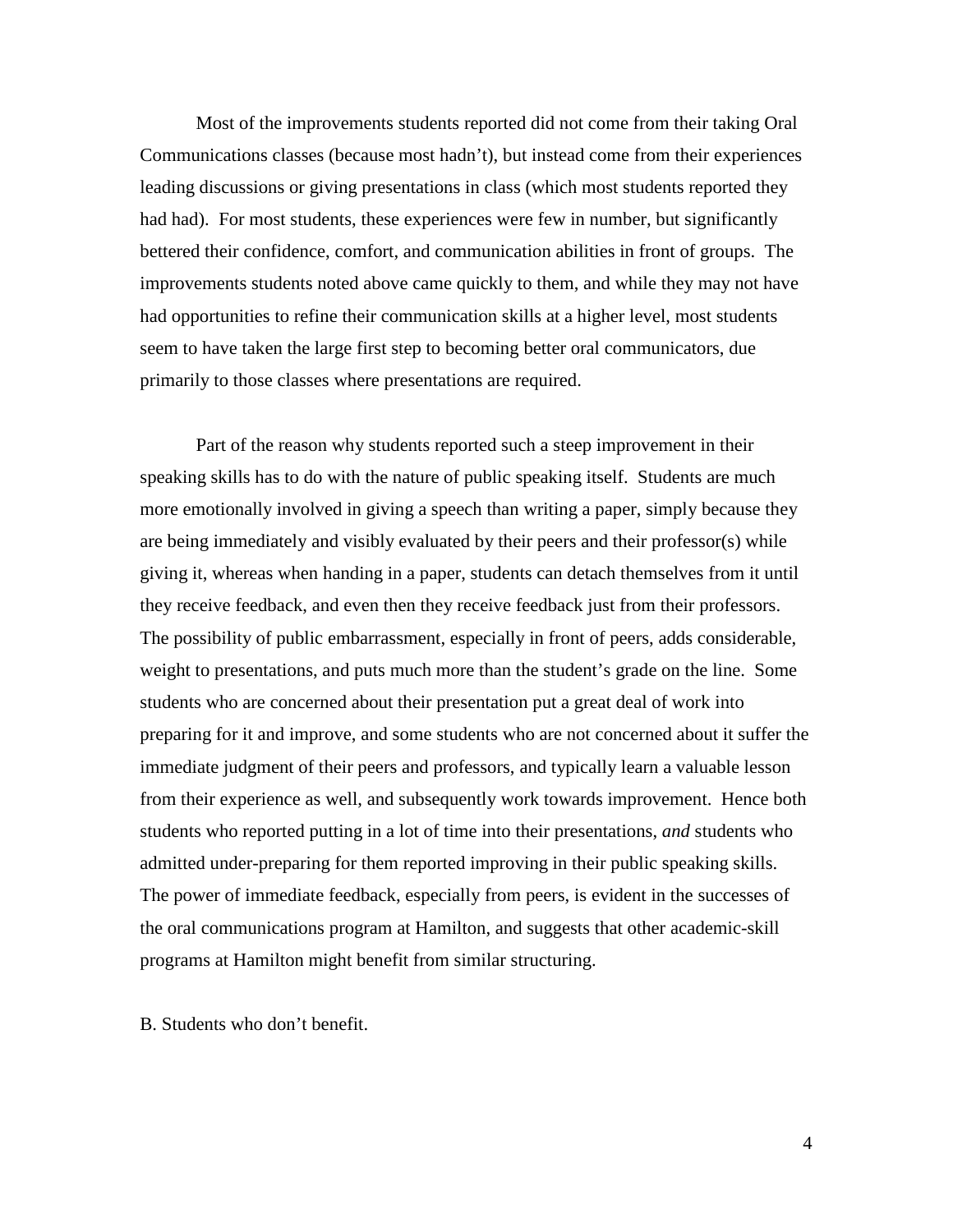While the majority of students reported that their oral communication skills improved, around 20% said they did not, citing one of two reasons. Either 1) they were already strong public speakers upon entering Hamilton (and improvement required more intensive study than for those with no experience speaking to groups), or 2) they were never were required to present in their classes. "Jen" expressed both reasons, saying:

S: I think it's just, I mean the classes that I've taken, for the most part, don't really require that much speaking. And I did a lot of drama in high school, so I had enough speaking abilities that like unless I was a Communications major or an English major or somewhere where I had to be talking to other students a lot, that I just am not asked to do that. So I've pretty much stayed at the same level. [Jen 04-05]

Students also noted how public speaking is greatly underemphasized in comparison to writing:

I: Have you had to take any public speaking courses or had to give any presentations or do interviews that would require you to utilize your speaking skills?

S: Not really. The sophomore seminar we previously mentioned did have a presentation. That was some ridiculous proportion of your grade. But other than that, I've not had anything, I mean no real serious presentations. Like I don't think my skills have improved as greatly as say my writing skills have improved. I mean I don't think, but I mean I've never been required to take those classes, and I never have; so I don't, whereas, you know, I've taken a lot of writing intensive classes. So the skill hasn't necessarily improved at the same rate. [Jose 04-05]

S: But I don't think that my speaking ability has significantly improved at all, or become less, after going here because I think that the emphasis has always has been more on writing. Technically my writing has improved, but I can't say that my speech has. [Jane Smith 04-05]

While it is encouraging to note that 80% of students believe their public speaking skills have improved since coming to Hamilton, that 20% report otherwise is distressing